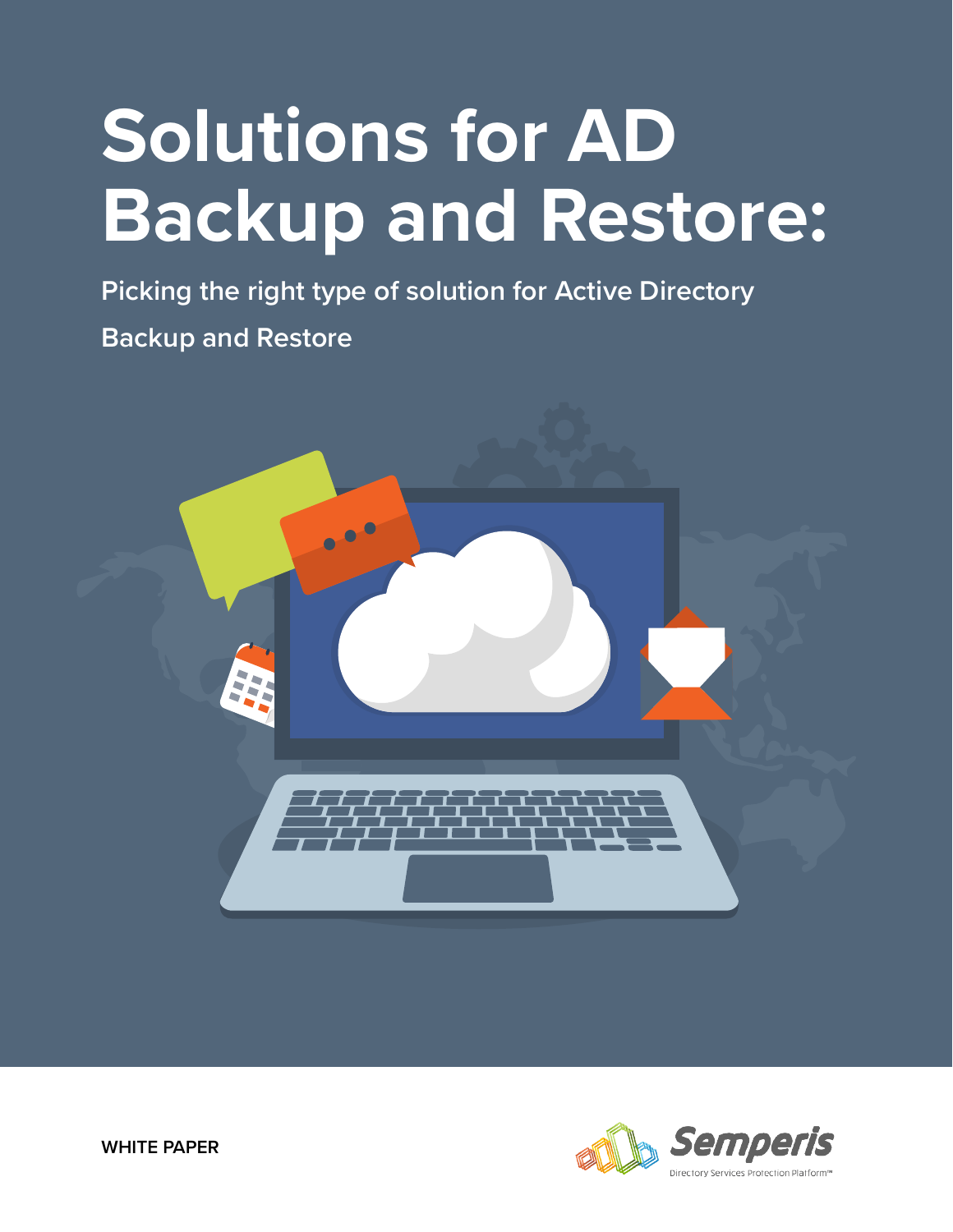# *Preface*

Backing up and restoring Active Directory Domain Controllers has caused serious headaches for many administrators. When virtualization was introduced, whether Hyper-V, vSphere or XenServer, virtualizing Domain Controllers causes even more problems than non-virtualized Domain Controllers in this area. Now, in the cloud era, it feels the heap of challenges around Domain Controllers only increases further.

Solving these problems before they harm the business is key, because in most environments when the Active Directory goes down, the entire network grinds to a halt. Authenticating into vCenter, your Single Sign-On-enabled cloud applications or even starting up the complete Hyper-V cluster can be extremely challenging without Active Directory.

But even if you've planned everything meticulously and deployed it flawlessly, there's still the need to operate the environment. A big piece in operations is continuity planning and the two big pieces in Active Directory continuity planning are replication and proper restores. For proper restores you'll need proper backups.

This whitepaper discusses proper backups for Active Directory Domain Controllers. It discusses the three main types of solutions in the market today to perform backups, and how to pick the solution you need to make sure the backups of your Active Directory Domain Controllers are the foundation of your restore ambitions.

# *About the author*



Sander Berkouwer is a MCSA, MCSE, MCITP and has been a Microsoft Most Valuable Professional (MVP) on Directory Services and Enterprise Mobility for the last 9 years.

He is also a Veeam Vanguard. Sander calls himself an Active Directory aficionado and has done everything with Active Directory and Azure Active Directory… including decommissioning. Sander blogs on [The Things that are](https://dirteam.com/sander/)  [better left Unspoken](https://dirteam.com/sander/) and [ServerCore.Net](https://servercore.net/).

# **Disclaimer**

All content provided in this whitepaper is for informational purposes only and is provided "AS IS" with no warranties and confers no rights. The author makes no representations as to the accuracy or completeness of any information in this document or found by following any link in this document. The author will not be liable for any errors or omissions in this information nor for the availability of this information. The author will not be liable for any losses,

injuries, or damages from the display or use of this information. This policy is subject to change at any time.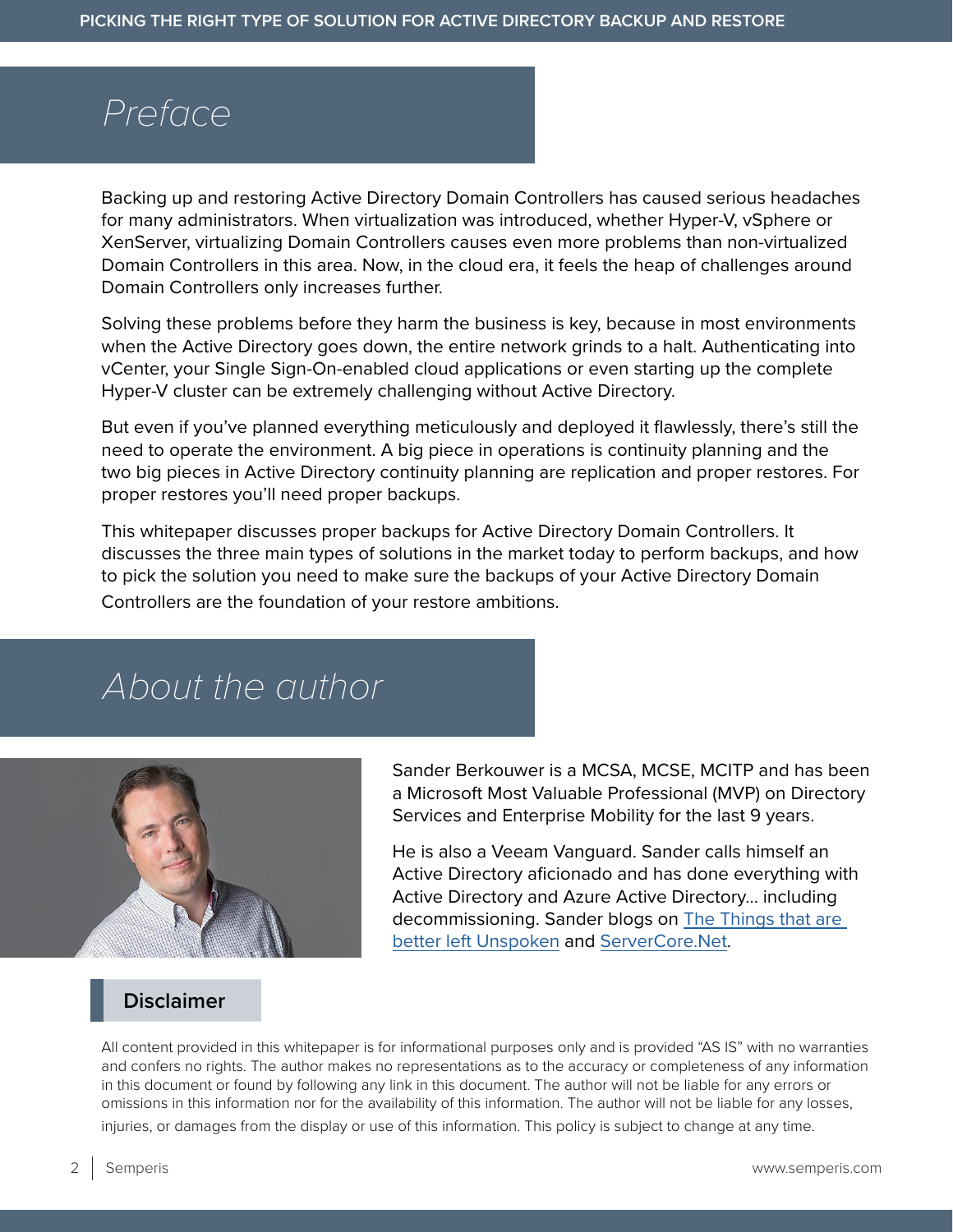# *An overview of current solutions for Active Directory Backup and Restore*

In the current market, we're able to distinguish two types of solutions for Active Directory backup and restore:

1. Host-based backup and restore solutions



2. Agent-based backup and restore solutions

The distinction is clearly on the way the backup is created and may be restored. Obviously, the first type of solution is only applicable to virtualized Domain Controllers.

Another distinction can also be made between solutions that backup to on-premises repositories and ones that backup to cloud repositories and allow for restoration into the cloud provider's Infrastructure-as-a-Service environment.

While some solutions offer all kinds of backup and restore methods and targets, throughout this whitepaper, we'll focus on two solutions: Azure Site Recovery Services and Semperis Directory Services Protector for Active Directory. This way, we'll showcase the strengths of two strong visions on Active Directory Backup and Restore and how they might benefit organizations to accomplish these tasks.

# **Agent-based vs. host-based**

A decade ago, when virtualization wasn't widespread, agent-based backups were the way to go for all systems. There would be one central backup repository. Agents would be needed to be installed and configured on each system you wanted to backup. If the system was a special kind of system, like a SQL Server or Active Directory Domain Controller, a specific addon agent license was often needed. Most backup solutions offered a centralized console for monitoring backups, creating boot media and initiating restores.

These agent-based solutions are still around and they've been developed further. However, in the meantime, a new type of backup solution has emerged on the wings of server virtualization: host-based backups. This type of backup can only be used for virtual machines. In this type of solution, the virtualization host is responsible for the backup, instead of an agent in the virtual machine. It most commonly works together with storage providers and Microsoft's virtual shadow copy service to create snapshots of virtual machines.

Now, whenever I mention snapshots to Active Directory folks, people start to cringe. For a long time, Active Directory restores suffered from inadequate backup solutions, that were mere snapshot solutions. I'll explain how these solutions mangle Active Directory Domain Controllers in the next chapter.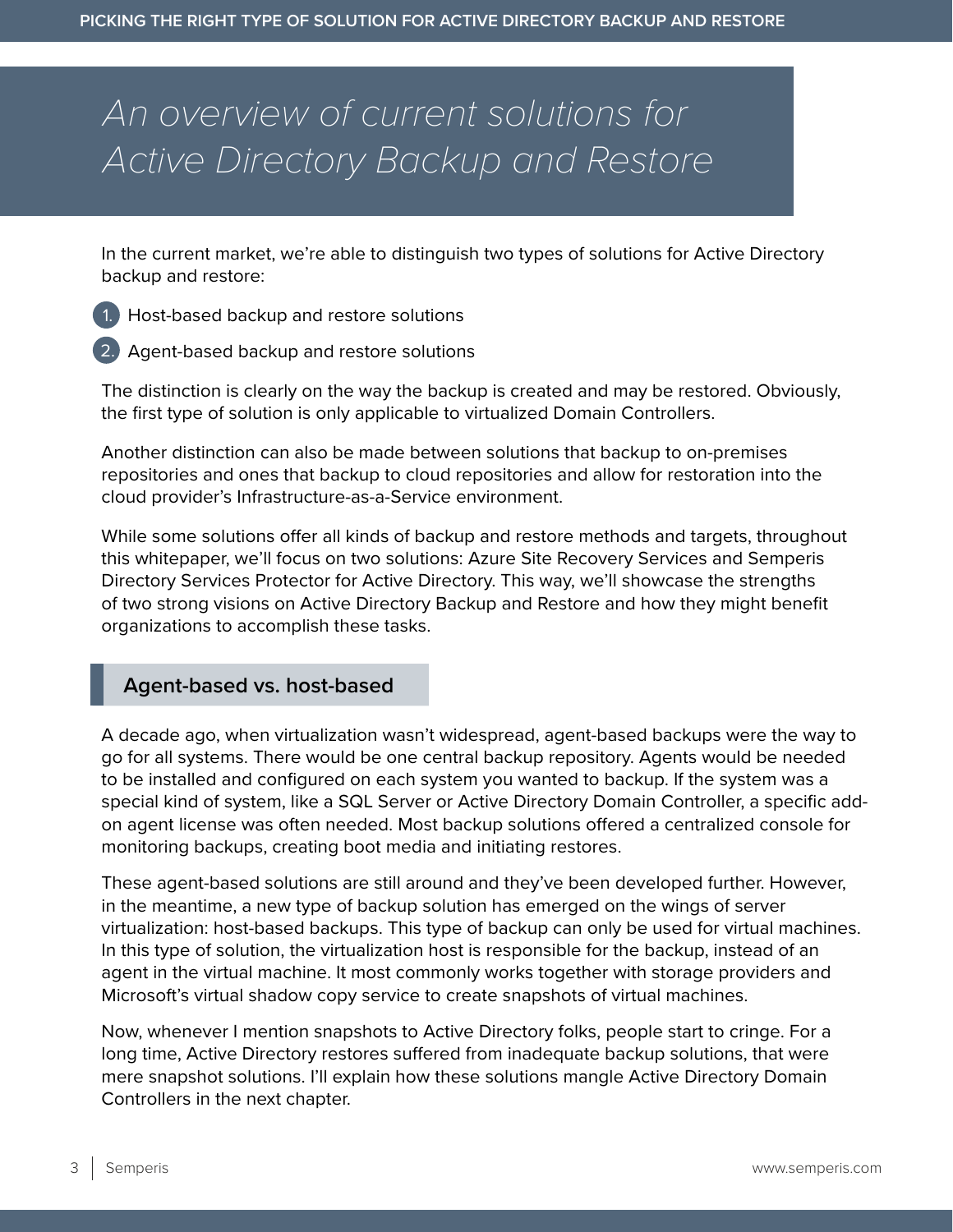#### **On-premises vs. the cloud**

Five years ago, we couldn't imagine the cloud taking off like it did. For most organizations the question is not if they'll consume their e-mail functionality from the cloud, but when. While e-mail is a good example of highly-coveted cloud functionality, we're seeing more and more organizations consume the functionality of the backup repository from the cloud. It makes sense from an agility and cost-perspective, but I guess we'll have to dig a bit deeper into cloud-based backup solutions to find out if they actually make sense for Active Directory Domain Controllers. That's the last chapter of this whitepaper.

# *Challenges related to Domain Controller backups and restores*

Over the years, we've seen a lot of issues with image-based backups of Domain Controllers. When you're running an environment with a single Domain Controller you won't encounter issues with this kind of backups, but when you're running multiple Domain Controllers (a best practice), you might encounter USN Rollbacks. Also, when you don't take into account your tombstone lifetime, you might end up with Lingering objects.

#### **USN Rollbacks**

Domain Controllers replicate changes. Whenever a change occurs on a Domain Controller, the Unique Serial Number (USN) of that Domain Controller increases. Each Domain Controller records the USNs it sees of its replication partners. This is recorded in the High Watermark Table. Replication partners are denoted using Invocation IDs in this table. The combination of USN and Domain Controller is captured as the up-to-dateness vector.

When you restore a Domain Controller to an earlier state, you would restore the USN to an earlier state. This is called an USN rollback.

Since its replication partners have seen a future USN for the Domain Controller, no changes will be replicated out until the restored Domain Controller reaches the USN recorded in the High Watermark Table. The effect is that user accounts and computer accounts that are created on the restored domain controller do not exist on replication partners. Or, the password updates that originated there do not exist on replication partners.



#### An example

Fabrikam has a Hyper-V host running Windows Server 2008 R2. Two virtual guests running Windows Server are hosted on the Hyper-V host. These two servers are Domain Controllers for the domain fabrikam. local. These two virtual servers are named DC1.fabrikam.local and DC2. fabrikam.local and are located within the same Active Directory domain and site. Replication occurs without problems.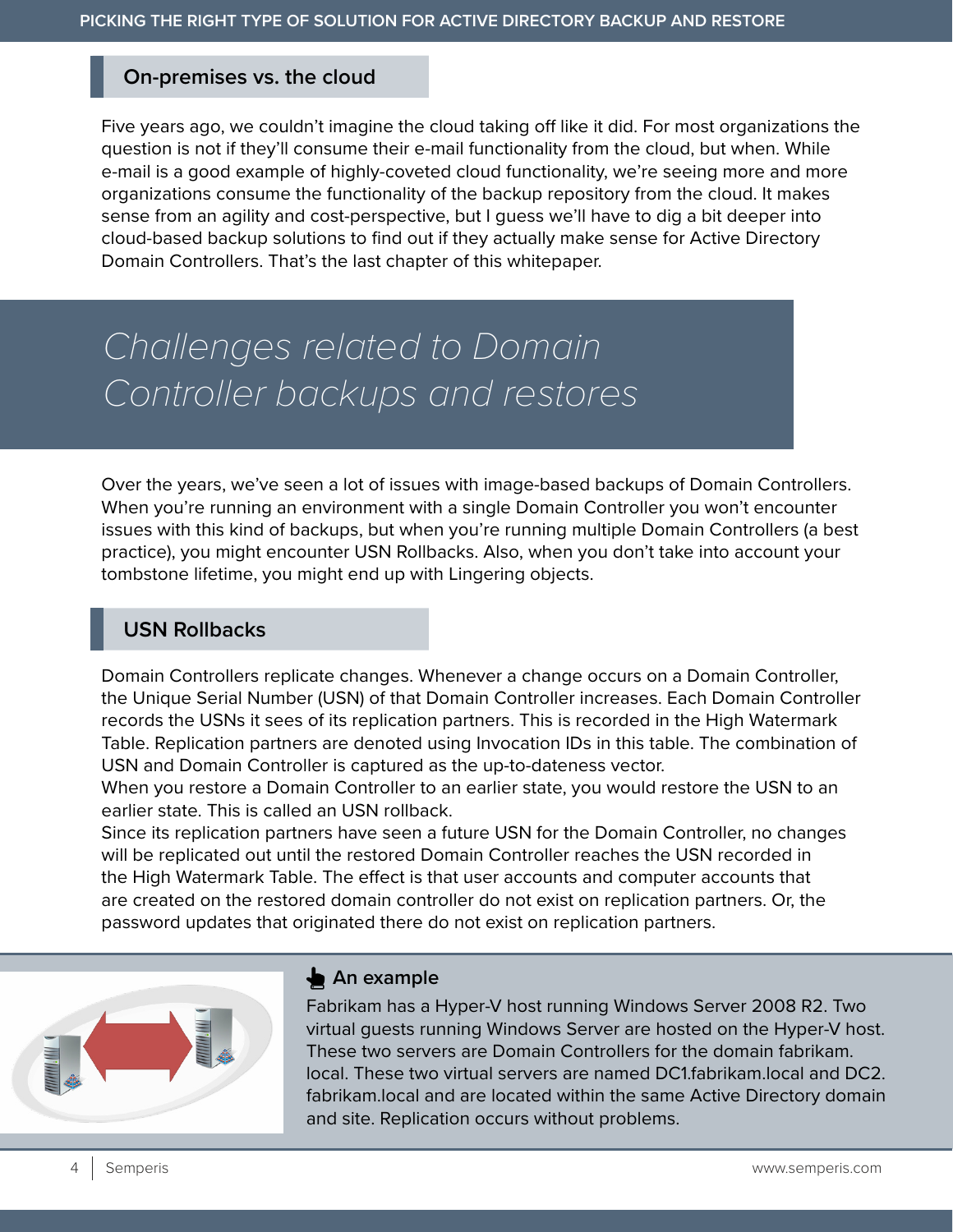Looking at the High Watermark tables and Up-to-dateness vectors on each Domain Controllers, the following information becomes apparent:

| Domain Controller name | USN   | InvocationID!                        |
|------------------------|-------|--------------------------------------|
| DC1.fabrikam.local     | 12787 | de235686-7bc1-4412-941a-4f6e7e248be1 |
| DC2 fabrikam local     | 12382 | 471565bf-636d-4c7b-ac20-e96420df8517 |

This means DC1 knows all changes from its replication partner DC2 with InvocationID 471565bf-636d-4c7b-ac20-e96420df8517 up to USN 12382. DC2 knows all changes from DC1 with Invocation-ID de235686-7bc1-4412-941a-4f6e7e248be1. This looks like this:



Suppose we make a backup of DC1 at this point and after the backup we make some changes inside Active Directory on DC1. We create some users, reset some passwords en create a couple of computer accounts. After replication the situation looks like this:



As you can clearly see the changes get replicated without problems and the Unique Serial Numbers (USNs) on both Domain Controllers get updated.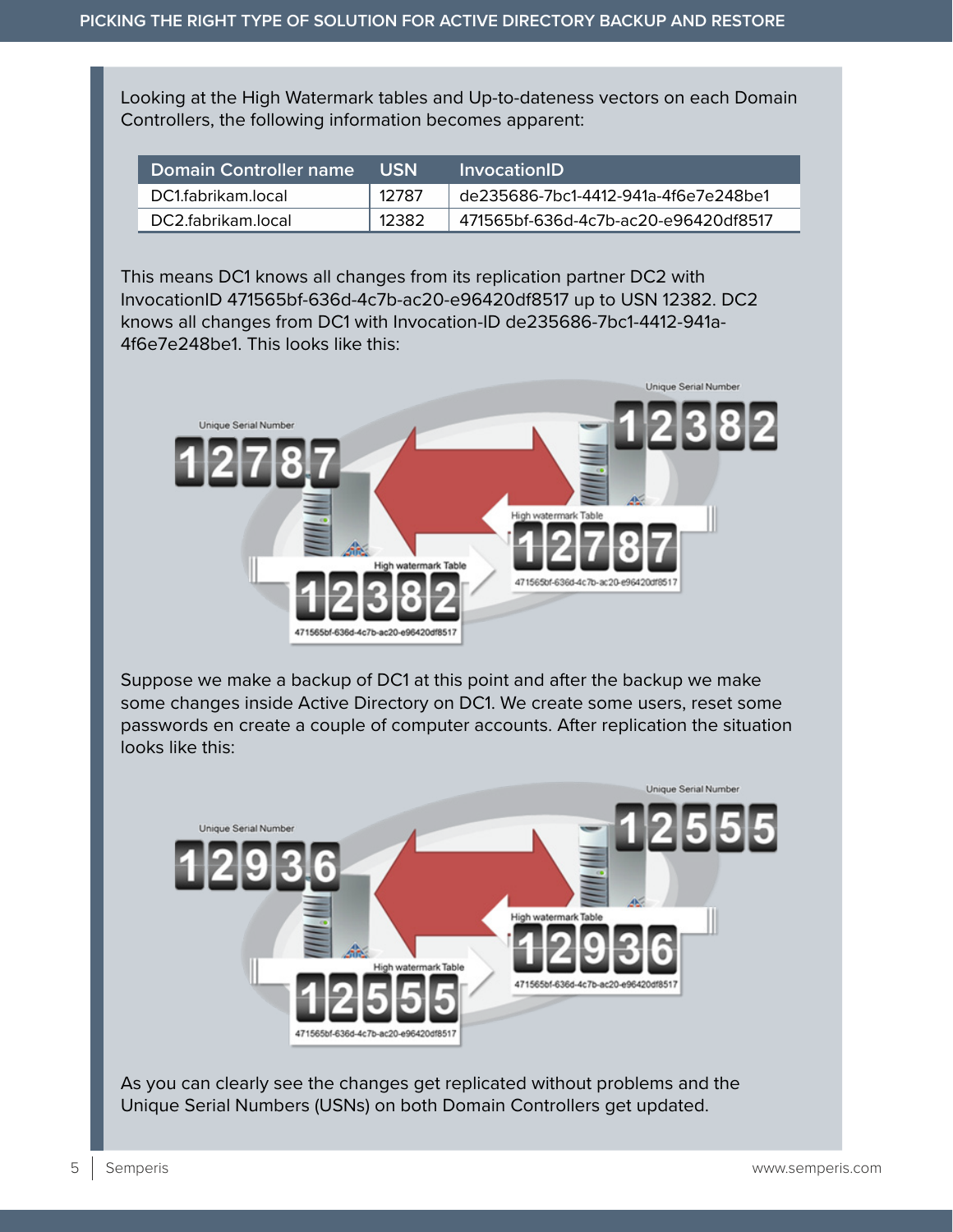Now the time has come to restore DC1 from the backup. Restoring the Domain Controller to this previous state will roll back the Unique Serial Number of this Domain Controller to the value it had at the time of the backup. Graphically, this looks like this:



Now we have a problem.

DC2 knows DC1 has replicated changes all through USN 12936. Even worse, it knows the last changes have originated from DC1, so it's not replicating back these changes. DC1 and DC2 both own their version of the truth. As you make changes in Active Directory on DC1, these changes do not replicate to DC2, until the USN of DC1 reaches a higher value than the USN recorded in the High Watermark Table on DC2.

Users might have different passwords, determined by the Domain Controller they authenticate against. Some user and computer accounts might not even exist, depending on the authenticating Domain Controller, resulting in weird problems and possible security issues.

To prevent real harm, when an Active Directory Domain Controller detects another Domain Controller has been reverted to a previous version, as compared to the up-to-dateness vector, it will stop replicating to that Domain Controller.

#### **Lingering objects**

When you delete an object in Active Directory it doesn't get deleted, it gets tombstoned. In this process all but its most critical attributes (objectGUID, objectSid, nTSecurityDescriptor uSNChanged and sIDHistory) are stripped and the changes are replicated between Domain Controllers. Only after the tombstone lifetime, the object gets deleted. This deletion takes place every 12 hours by the Garbage Collection process per Domain Controller.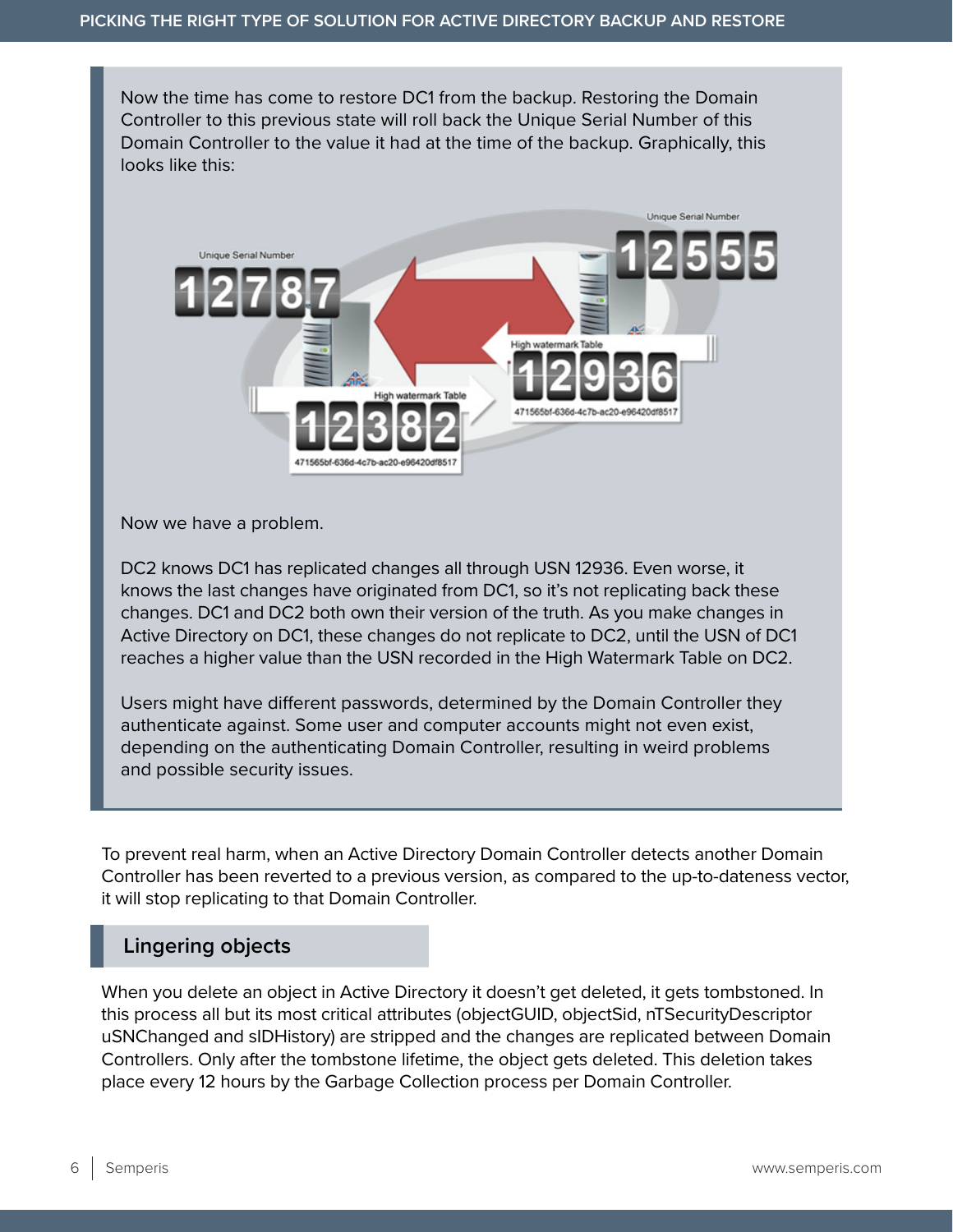In normal situations, the tombstone process allows Domain Controllers to have sufficient time to replicate the tombstones. However, when you restore a Domain Controller to a point in time beyond the tombstone lifetime, the process may fail and objects that you expect to have been deleted may still exist on some Domain Controllers. These objects are called lingering objects.

# An example

Contoso has two locations. On each location a Hyper-V host exists, running Windows Server 2008 R2. On each of these hosts, a virtual Domain Controller keeps the domain corp.constoso.com up and running. The two Domain Controllers are called dc1.corp.contoso.com and dc2.corp.contoso. com. They are placed within different Active Directory sites of the same Active Directory domain. Replication occurs without problems over the WAN link between the two locations. Admins work in the location where DC1 resides. The location with DC2 has a dial-in server.



The WAN connection between the two locations isn't very reliable (that's an understatement). One day when the WAN connection was failing an admin deleted a user object on DC1. This user object belongs to a salesperson who was found guilty of fraud. Because the WAN connection was down, this change was not replicated. At night both Domain Controllers were successfully backed up. In this backup, the following depicts the state of the user account:



The WAN connection eventually came back online, but unfortunately that night was the last night backups of DC2 were successful. Seven months later one of the Hyper-V hosts fails. It is the host responsible for DC2. A new Hyper-V host gets placed and all virtual machines are restored to their last backup. Now, the situation looks like this:

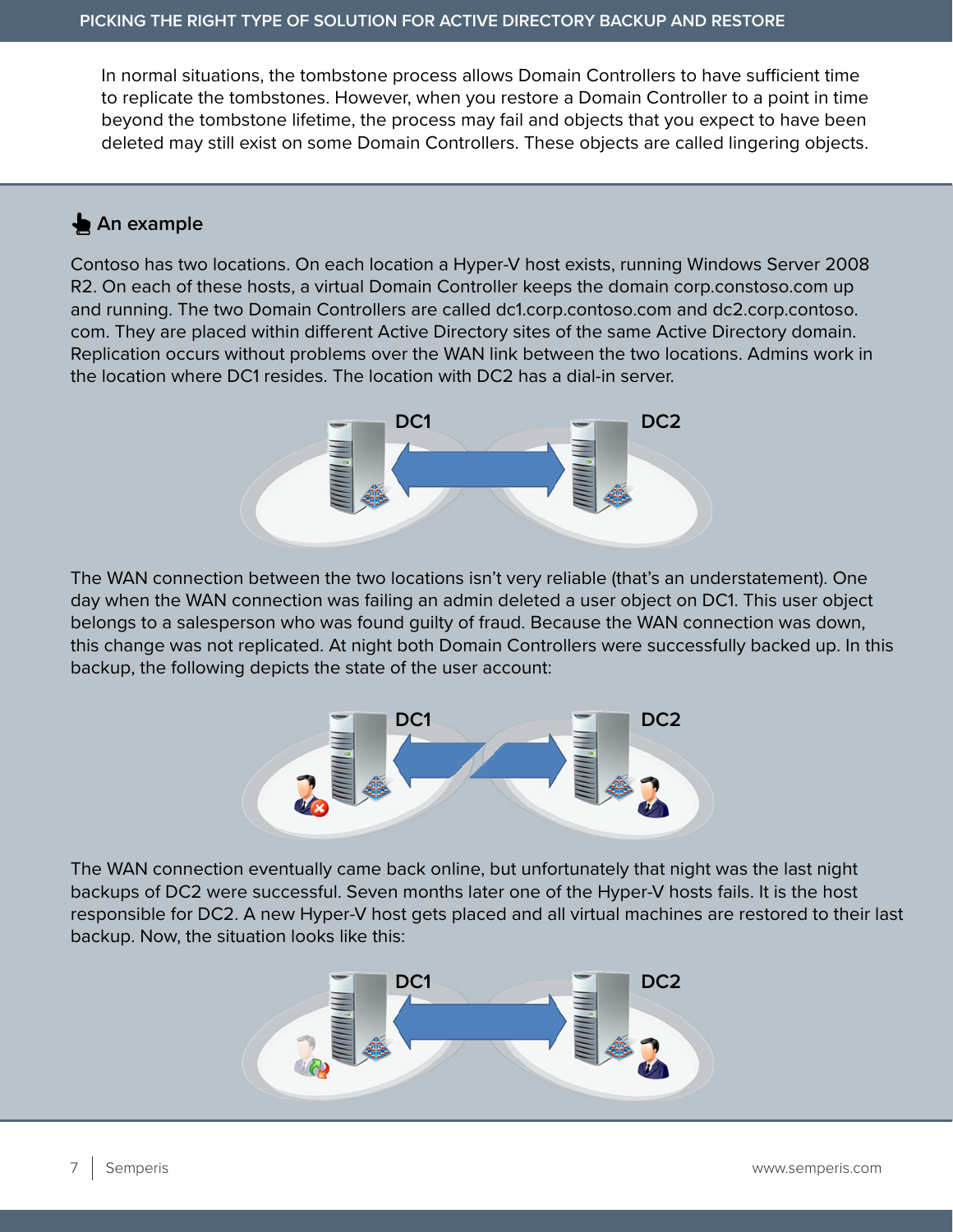In the past seven months the objects tombstone event was replicated between DC1 and DC2.

After the tombstone lifetime had passed, the Garbage Collection process on both DC1 and DC2 had deleted all references to the user object.

Now, unfortunately, DC2 was restored to a moment in time where the user account still existed and DC1 did not receive the tombstone event. Suppose the USN rollback would have been taken care off, the object tombstone event will never reach DC2, since the object does not exist anymore on DC1.

The roaming user belonging to the deleted user account would be able to access resources through the dial-up server after this time. This, of course, poses a security risk.

# **Event ID 2089**

While the above mentioned USN Rollbacks and Lingering Objects are truly frightening circumstances you don't want to find yourself or your organization in, you probably found this whitepaper, because you found a warning in the event viewer.

By default, Active Directory Domain Services logs Event ID 2089 when the Active Directory partitions have not successfully been backed up in a while. This period of time, by default, is set to half the tombstone lifetime.

#### ■ About the tombstone lifetime

As explained as part of Lingering Objects, the tombstone lifetime is the specified period of time between replication of a deletion and the actual trigger for the garbage collection process to delete the object from the database.

Active Directory environments that were first setup using Windows 2000 Server or Windows Server 2003 as the Operating System for the Domain Controllers, as well as Active Directory environments that were migrated from Windows NT 4, have a default tombstone lifetime of 60 days. Active Directory environments that were first setup using Windows Server 2003 R2, or up, as the Operating System for the Domain Controllers have a default tombstone lifetime of 180 days.

The tombstone lifetime can be configured by an admin.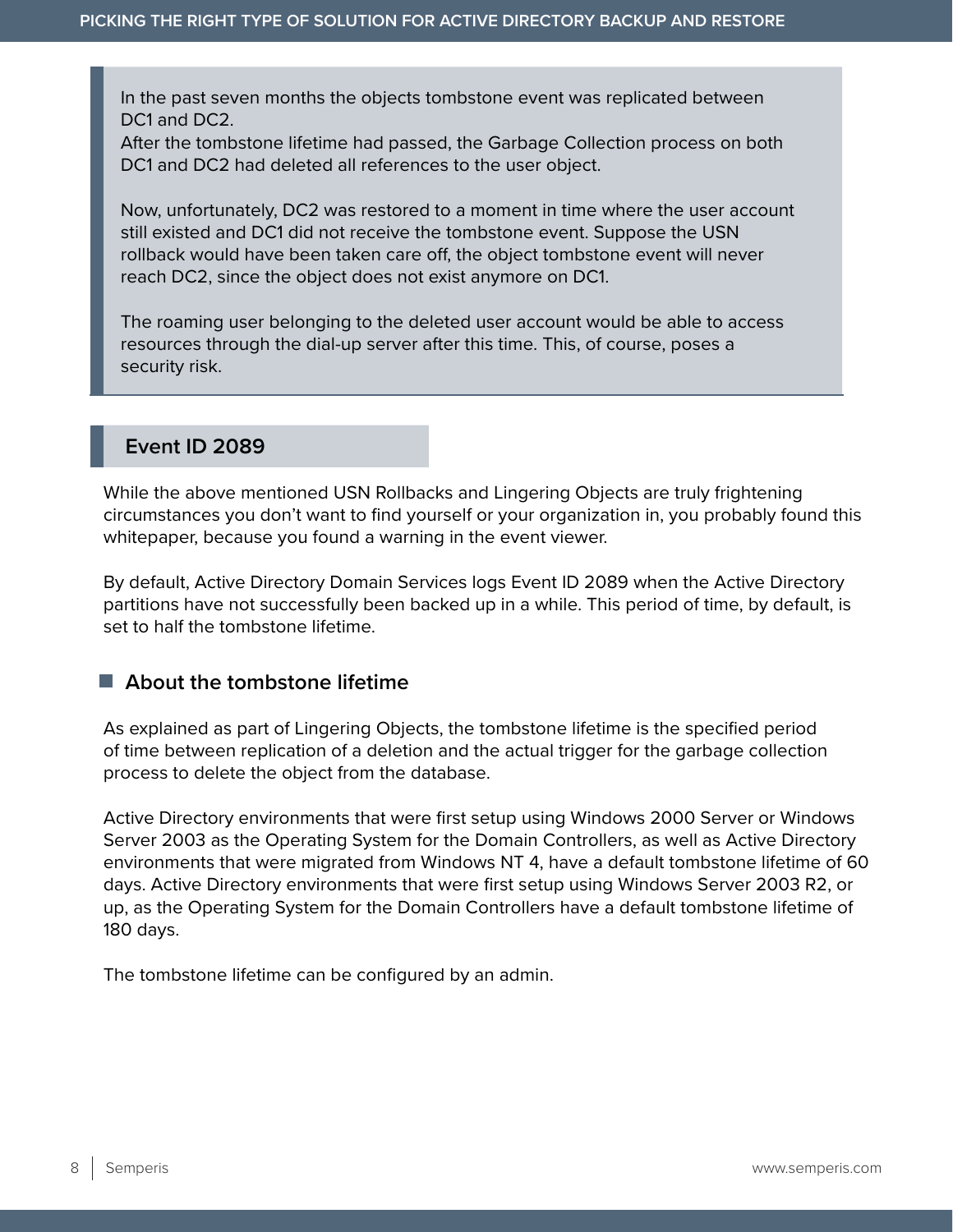# *Picking the right solution*

## **Getting the basics right**

Backups are great. However, for Active Directory admins using Microsoft native tools, they should serve as a last resort. Microsoft has built in many great features into Windows Server that allow admins to avoid having to restore objects, to rely less on backups and to allow them to granularly restore objects and containers in Active Directory, if needed.

The below two features are built-in features of Windows Server. They're neither perfect nor fool-proof. While a strong Active Directory Backup and Restore solution would instill even more confidence into Active Directory admins to make changes, I strongly encourage Active Directory admins to turn these two features on for increased resiliency:



#### **Protected from accidental deletion**

In Active Directory since Windows Server 2008, objects and containers can be protected from accidental deletion. While this functionality looks like a simple option in the graphical Active Directory Users and Computers (**dsa.msc**) and Active Directory Administrative Center (**dsac.exe**) user interfaces, under the hood a set of 'Deny' access control entries (ACEs) is applied to the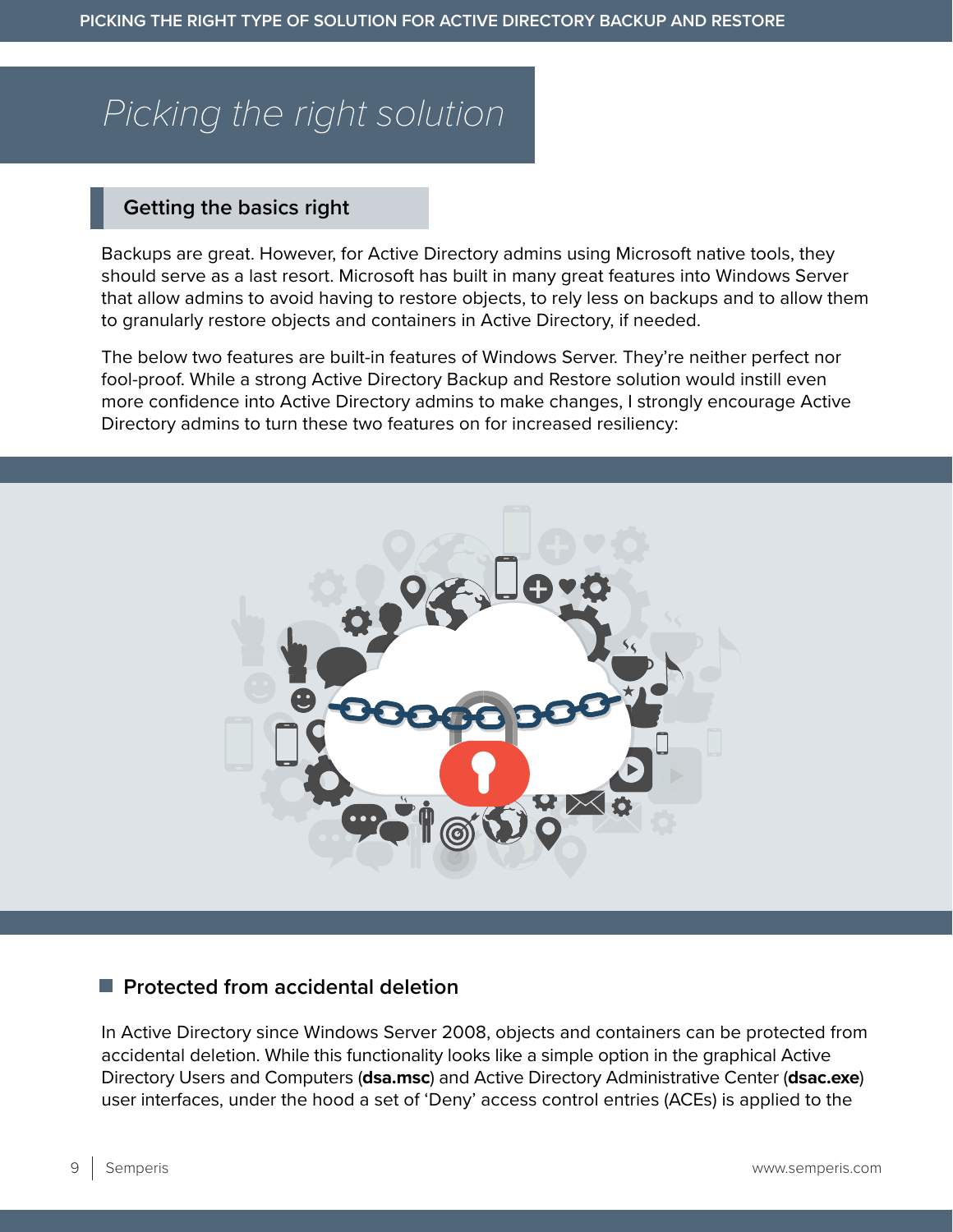object itself and its parent object for the 'Everyone' security principal.

Its basic functionality is to throw an Access denied error when you try to delete the object, either through the built-in graphical user interfaces, Active Directory PowerShell module or any other 3rd party or self-built tool. Before you can actually perform the deletion of the object, the checkmark has to be removed from the object, removing the 'Deny' ACE for 'Everyone'.

Any Organizational Unit (OU) created with the graphical tools and through the Active Directory PowerShell module will be automatically protected from accidental deletion. OUs created using **ldifde.exe** or **csvde.exe** will not. It's strongly recommended to protect all OUs throughout the Active Directory environment from accidental deletion. The Active Directory Best Practices Analyzer will keep pointing this out, too.

By default, only OUs are protected from accidental deletion. However, when you configure clustering, the cluster computer object is protected, by default, too. It's the only object, besides OUs, that we encounter in the field, that is protected from accidental deletion. I strongly encourage you to protect other critical objects throughout the Active Directory environment from accidental deletion, too.

Please note that the 'Protected from Accidental Deletion' feature only adds resiliency when admins delete objects. It does not offer rollback of modifications of attributes for these objects.

#### ■ Active Directory Recycle Bin

The Active Directory Recycle Bin feature, that has been available for Active Directory since Windows Server 2008 R2. However, it wasn't until Windows Server 2012 that Microsoft shipped a graphical tool to restore objects and containers, when they introduced the Active Directory Administrative Center (**dsac.exe**). As Windows Server 2012 introduced a slew of Active Directory features, many organizations adopted the Active Directory Recycle Bin in that point of time.

While the Active Directory Recycle Bin is of no use when you need to perform a forest recovery, it might just save you a lot of time multiple times per week to recover deleted user objects, including their group memberships.

Under the hood, a new 'isdeleted' state was added to objects. Only after this period of time, which, by default, is equal to the tombstone lifetime, objects enter the 'tomstone', which is denoted as the 'isrecycled' state. During the 'isdeleted' state, objects keep their group memberships and other attributes, but are filtered out from view in the graphical Active Directory Users and Computers (**dsa.msc**) and Active Directory Administrative Center (**dsac.exe**) user interfaces, when using the Active Directory PowerShell module and 3rd party tools that support the feature. (When these tools use the native Active Directory calls, they support the feature.)

Please note that the Active Directory Recycle Bin, just like the 'Protected from Accidental Deletion' feature, only adds resiliency when admins delete objects. It does not offer rollback of modifications of attributes for these objects.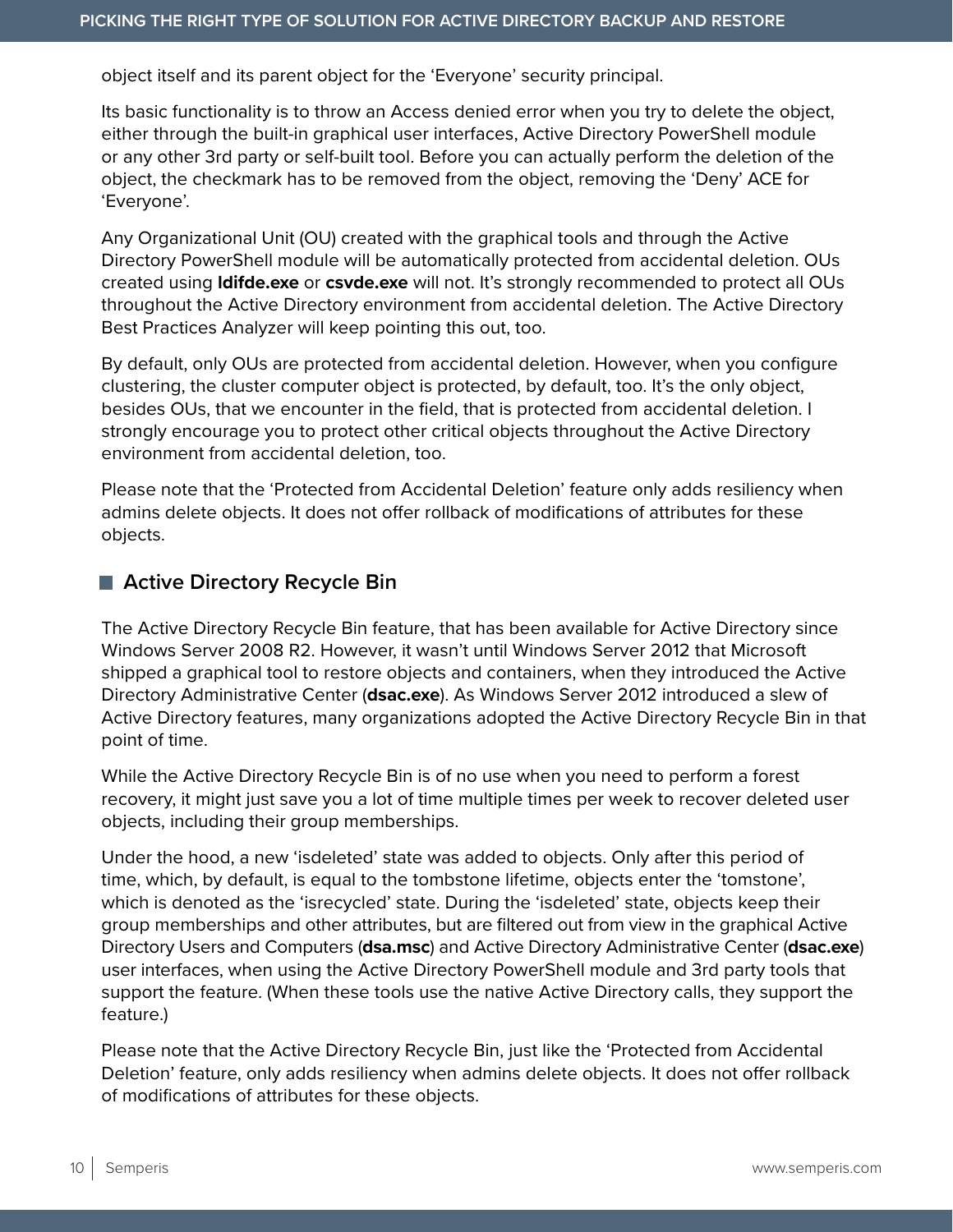### **Benefits of host-based backups**

Virtualization adds many benefits to running datacenters. Optimization of resources is often mentioned as a cost saving benefit. Backups, however, can also be added to the list of benefits. Virtualization Host-based backups can be a more cost-effective way to backup virtual servers than the traditional methods:

#### **Fewer agents equals fewer licenses and fewer hassle**

In a virtualized datacenter with a decent virtualization ratio a serious number of virtualized servers run on each virtualization host. Using the traditional backup method means installing and managing an agent to each virtual server. This method requires a license and program on each server. With host-based backups a license and program is only required per virtualization host or per environment.

#### **Bandwidth optimization means less networking hardware**

Host-based backups represent a bandwidth optimization when run through separate backup networks. In traditional non-virtualized environments to run backups over a dedicated backup network requires Network Interface Cards (NICs) for each server and networking infrastructure to tie everything together. Host-based backups require a single NIC per virtualization host. This equals less networking equipment.

#### **Resource optimization means a smaller backup window**

In traditional non-virtualized environments, backups are initiated sequentially from the media server(s) or written to a centralized backup location simultaneously. Host-based backups deliver the best of both worlds. Backups of virtual servers are initiated sequentially by each backup host and written simultaneously to a central backup location. Especially when deploying bandwidth optimization techniques, like change block tracking and deduplication, this represents a low backup overhead load per virtualization host, while benefiting from an optimized backup window.

#### **Virtualized backups mean virtualized restores**

A host-based backup is an ideal path to perform a fast disaster recovery restore. Since a virtualization host known everything about the configuration of its virtual guests, it can backup both the contents of the disks and the accompanying configuration, including Processor, RAM and NIC settings. Restoring this backup package can then be done on any virtualization host, running the backup program. In a non-virtualized datacenter, you'd have to purchase expensive and typical hardware running roughly the same specs as the original box. In an environment with backup agents you would either have to purchase expensive Disaster Recovery licenses or configure a virtual server with the same specifications, install the Operating System and the backup agent on it and then perform a restore.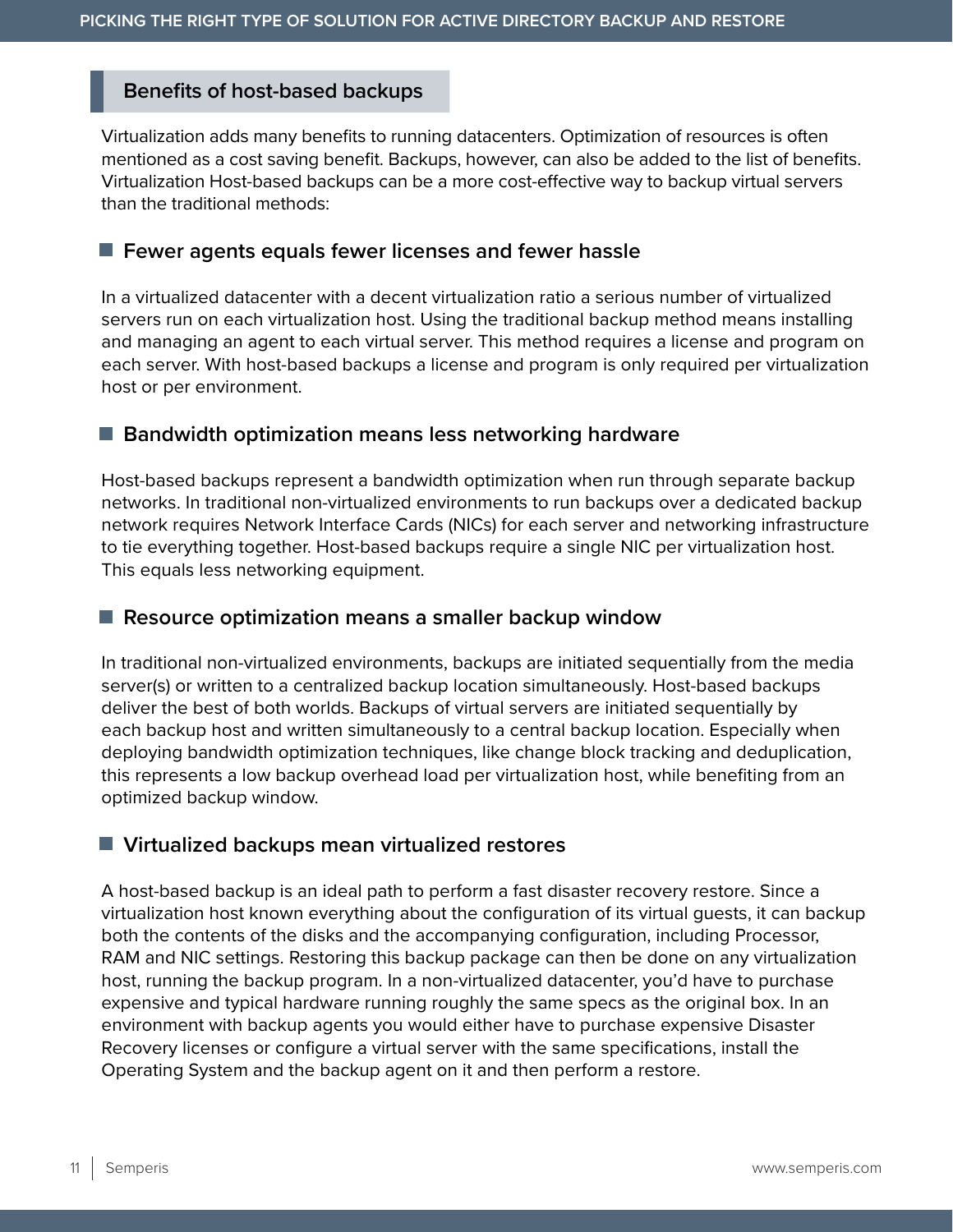# **Disadvantages of host-based backups**

Of course, there are also drawbacks to the host-based model:

#### **Host-based backups mean full host-based restores**

Unless the host-based backup solution also incorporates (on-the-fly) agents, to restore Active Directory objects is to restore an entire Active Directory Domain Controller and then export the required information to live Domain Controllers, in case of granular restore needs. Tools like **csvde.exe** and **ldifde.exe** are often used in these scenarios to export and then import the required attributes for objects.

#### **Licensing less-optimized environments may be more expensive**

Backup licenses for host-based backups are not free. Typically, a license designed for virtualization hosts is six times costlier than a backup agent for non-virtualization hosts. In environments where the ratio of virtual machines per virtualization host is below six, it may be more expensive, from a license perspective, to run host-based backups.

#### ■ Not all virtualization platforms are the same

While most Active Directory admins think of virtual Domain Controllers as running on their virtualization platforms. However, some virtual Domain Controllers may be running in public cloud environments. While Azure Infrastructure-as-a-Service is based on Hyper-V as the virtualization platform, Microsoft does not offer a way for its customers to benefit from hostbased backups of the virtual machines running on it.

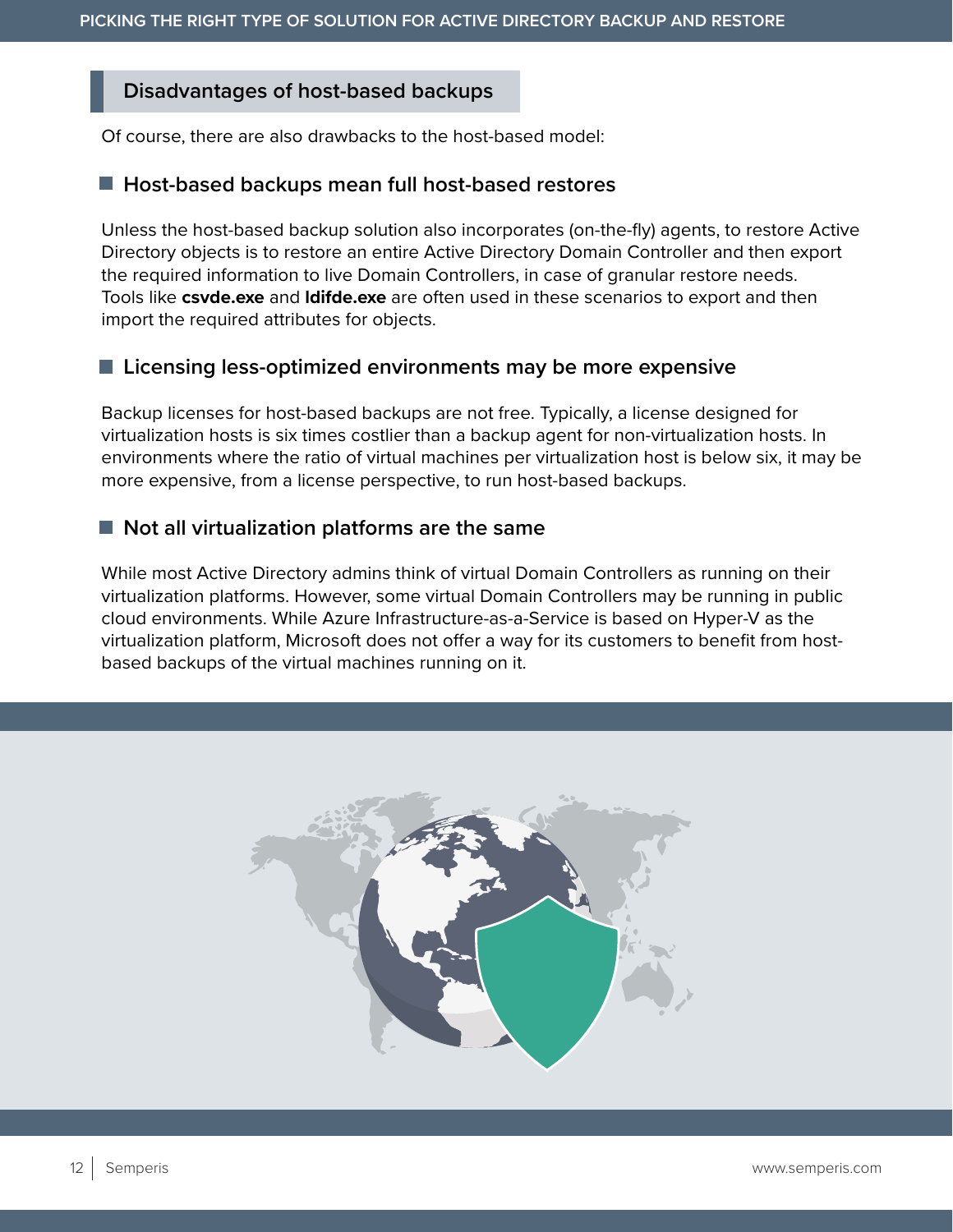## **Benefits of agent-based backups**

In environments with non-virtualized Domain Controllers, host-based backups cannot be used. In these scenarios, agents will need to be installed (just in time) onto Domain Controllers and typically they create snapshots of Active Directory and (parts of) the System State. This describes the difference between host-based backups and agent-based backups, although the distinction is usually not this clear. Most host-based backups also offer agents to circumvent the drawback of having to restore full Domain Controllers by leveraging (just in time) restore agents to Domain Controllers.

However, the benefits of agent-based backups can be made crystal clear:

#### ■ There's no distinction between virtual and physical Domain Controllers

From an agent's point of view, it doesn't matter if the Domain Controller is a physical box or a virtual machine running on your virtualization platform or as a cloud-based virtual machine; it will treat all Domain Controllers the same.

#### **Granularity of backing up**

When agents back up Domain Controllers, organizations can choose which parts of the Domain Controller to backup. This, as an example, allows organizations to misuse Domain Controllers as hosts offering other functionality as well, like a file-based source code repository, but not backup the repository as often as the Domain Controller functionality.

#### **Granularity of restores**

Restoring is where agent-based backup solutions outshine host-based backups. Unfortunately, this is also where some vendors leave their customers in the dark. Restoring Domain Controllers is somewhat of an art form to get right. Cleanups, additional steps and additional checks need to be performed around restores to make sure the outcome is Active Directory is in a healthier state.

#### **About Semperis ADFR**

Most vendors offer guides for Active Directory restores, but one vendor goes beyond. Semperis' offers an Active Directory Forest Recovery solution (ADFR ) as part of its Directory Services Protection Platform offers local caching and off-site storage of Domain Controller backups and does away with all the complexity in Active Directory restores in three scenarios:

**Logical corruption of the Active Directory database on a Domain Controller** 1.

- **Attacks directed at Domain Controllers, like ransomware** 2.
- **Active Directory Forest Restore** 3.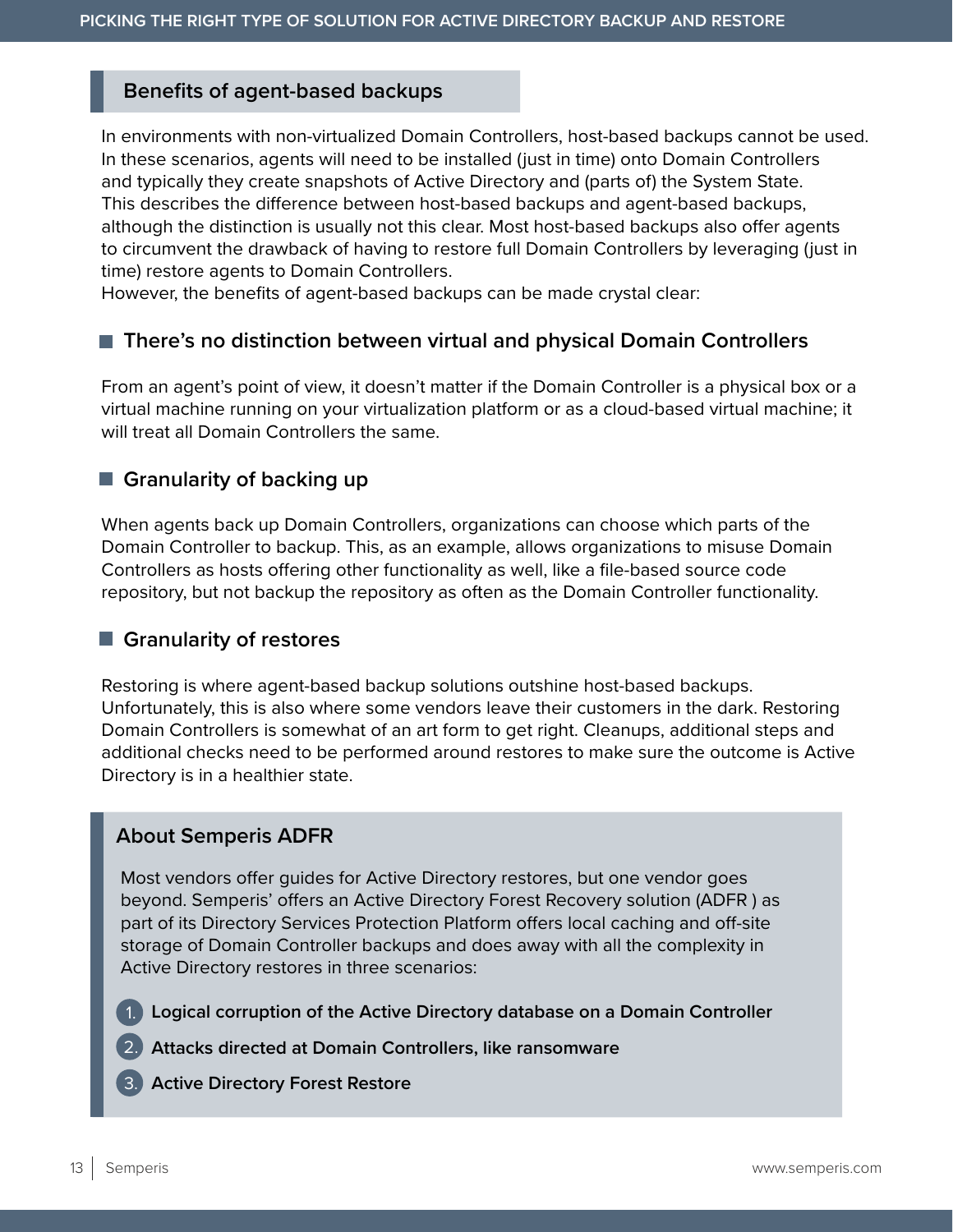Semperis' ADFR is responsible for the Active Directory Forest Restore part on the platform's functionality. I feel Semperis ADFR Server is the prime example of how backups and restores should be done from a pure Active Directory disaster recovery point of view. However, an organization's IT environment typically consists of more than Active Directory… That's why another agent, like the Azure Recovery Services agent, might also be installed (just in time) to create backups, too.

In terms of agents, one agent, typically, doesn't exclude another agent, although they don't always get along nicely when they perform their backups jobs simultaneously.

The advanced features of Semperis' protection for the other two parts of functionality of the platform have a slightly different approach with many benefits of their agent-based approach: Their agent keeps a local copy of all the changes in Active Directory – not just deletions – and this local copy can be used to restore attributes, objects, and even entire organizational unit structures in mere seconds. Leveraging this feature, that taps into Active Directory through its native APIs, an Active Directory admin using Semperis' platform is able to beat the recovery times of other Active Directory Backup and Restore solutions hands-down.

#### **Security is built-in**

Most backup agents I come across offer security features, like encryption of data in transit and data at rest. With agents, encryption of backups can occur in a very early stage and most agent encrypt the backup data the nanosecond they access it.

#### **Disadvantages of agent-based backups**

Of course, there are also drawbacks to the host-based model:

# **The quality of the agent determines the quality of backups and restores**

Because every backup and restore depends on the agent, the agent needs to be of high quality. When agents for a backup solution are present on a Domain Controller all the time, and contain a vulnerability, this might prove to be the right attack angle on your Active Directory… just like we've seen happen with vulnerable printer drivers and vulnerable anti-malware solutions.

Additionally, the amount of manual actions an Active Directory admin has to perform after restoring a Domain Controller in certain scenarios can also be used as a quality denominator.

#### ■ Backups are sequential, mostly

Because agents communicate to a central repository, and mostly get prompted to create a backup by a central orchestration solution, you can expect most backups to be performed sequentially; one Domain Controller after another.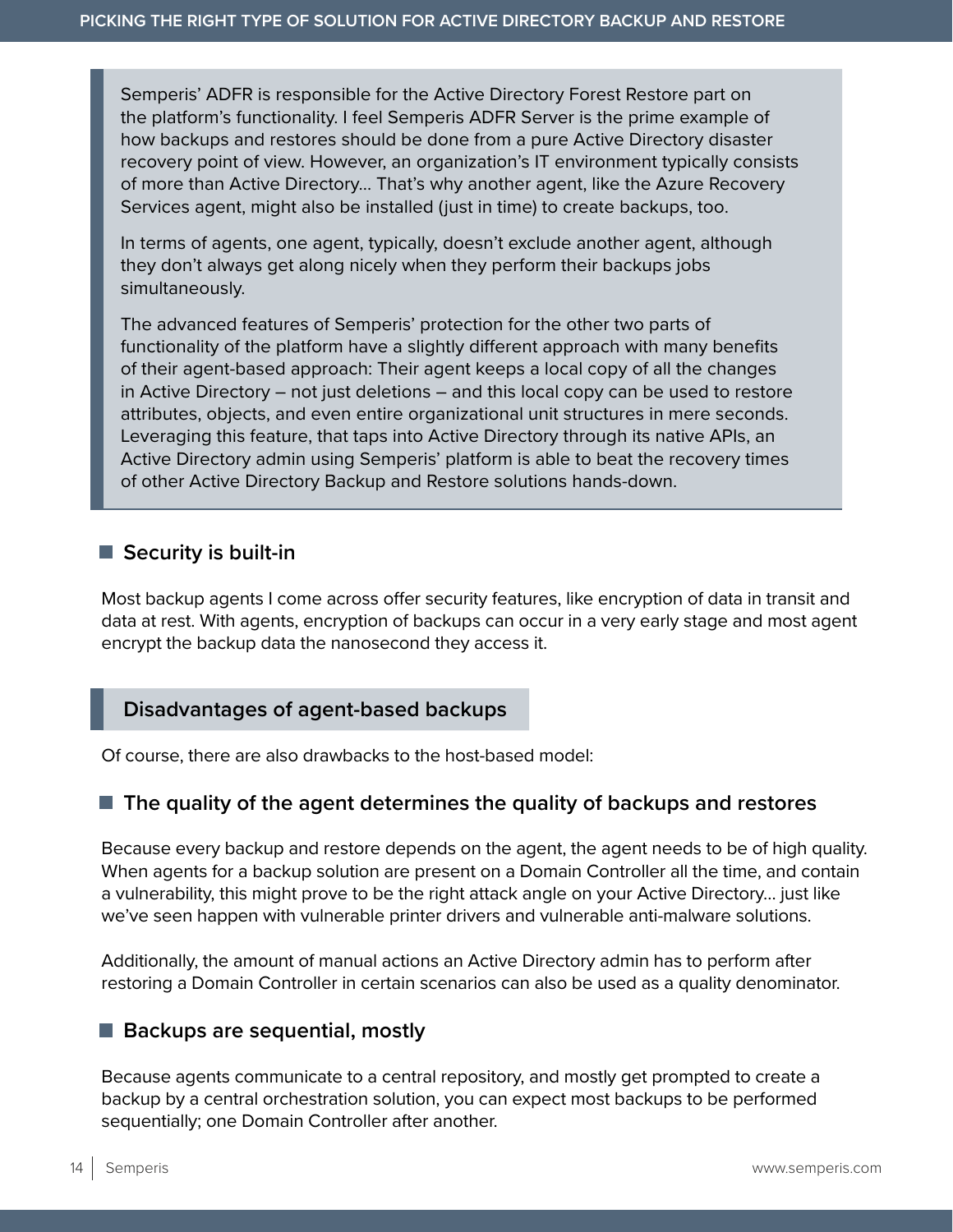This will dramatically increase the backup window. Where a host-based backup solution uses the optimized networking stack of the storage system and you'd be tempted to add a second network interface adapter in Domain Controllers, too, this is not a solution, unless the Active Directory admin and networking admin work together. Otherwise, you might end up with Domain Controllers registering the wrong IP addresses for name resolution, etc.

Most of the time, though, networking is not even the issue, as backup agents come with optimizations like deduplication. However, these features require CPU cycles, in return.

#### ■ Security based on Active Directory

The communications between agents and centralized repositories are encrypted, but for some agents, the certificates used for encryption might be issued by a Certification Authority (CA), based on Active Directory Certificate Services (AD CS), that might be configured as an enterprise CA within Active Directory Domain Services. This Catch-22 situation might make it really hard to restore.

### **Semperis Protection Platform**

Semperis' Forest Recovery solution distributes backup jobs to each domain controller, allowing independent generation of backups. In addition, backups are compressed (compression ratio can be controlled), optionally encrypted an automatically copied to regional distribution points, without relying on orchestration from the central server.

The solution generates it's own internal certificates that allow it to secure communication between management server and Domain Controller agent without relying on an external CA or signing authority, and the restore process is fully automated, without the need for manual intervention in most cases.

# **Benefits of cloud-based backups**

The cloud offers agile computing, networking and storage. Cloud-based backups have become popular fast. There's a couple of reasons behind this trend:

#### **Pay-as-you-go**

Typically, backup repositories are scaled in terms of storage using a factor to compensate for future growth. Throughout the lifecycle of the repository, this means a part of the storage of the repository is structurally left unused. It has been paid for, though.

For cloud-based backups, organizations typically pay for storage that is actually used by the backups. In some cases, storage deduplication and tiering are taken into account to lower the monthly bill even more.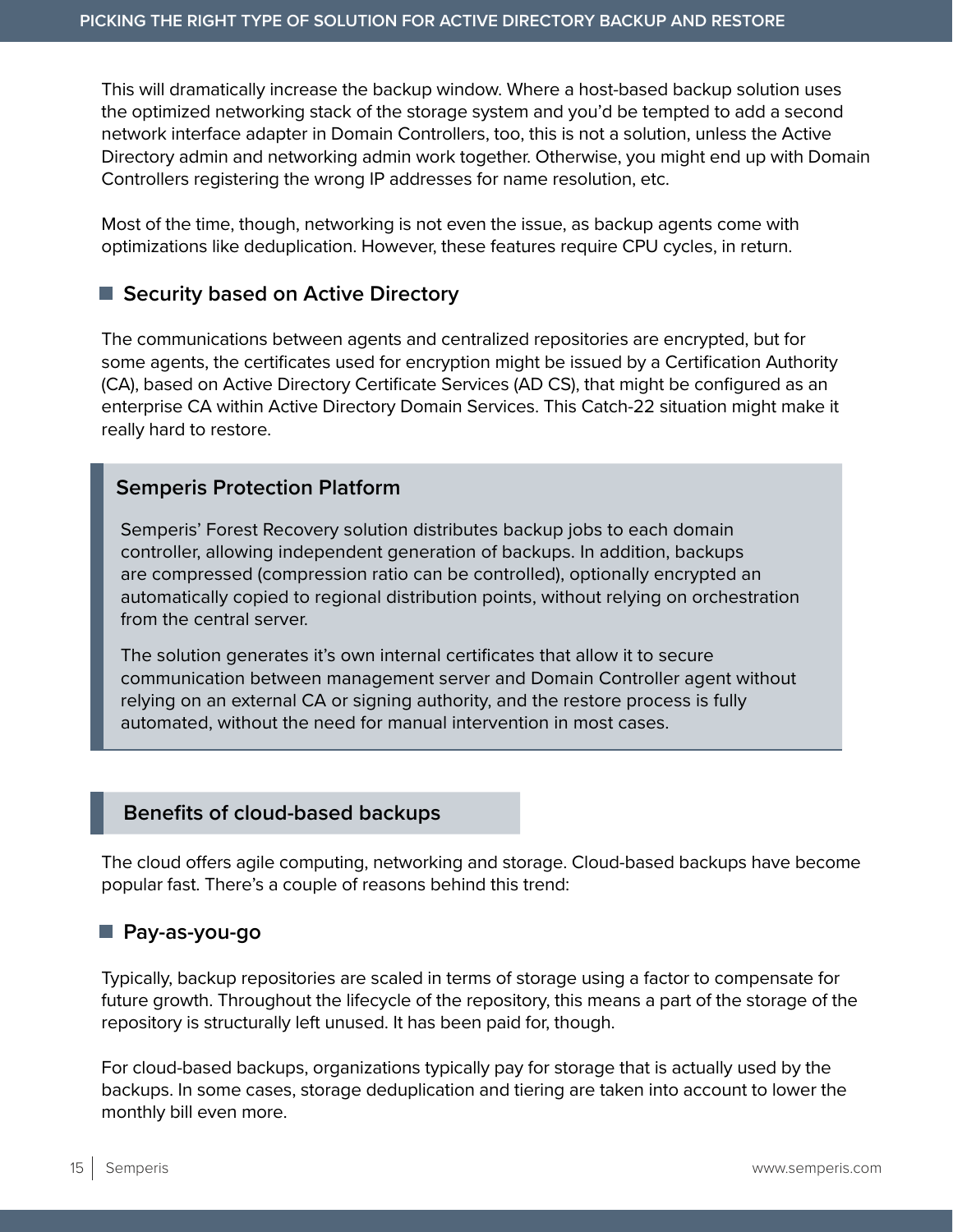# **Off-site, by definition**

Many organizations struggle to find a suitable solution to get their backups off-site. However, by definition, a cloud-based backup repository is off-site. This helps organizations to mitigate the risks associated with their physical locations.

#### **Gentlemen, test your restores**

Testing a restore is trivial with a cloud-based backup solution. Since restoring means spinning up a virtual machine in the cloud provider's datacenter, it can be cost-effective.

#### **About Azure Backup**

Microsoft has seen the potential for this feature and makes it really easy to perform a test restore of your protected resources in the Azure portal.

However, as we found out with these test restores, Microsoft does not support FRS-replicated SYSVOL shares on protected Domain Controllers. It has never been part of their test beds and subsequently didn't make it in the service. If you want to make the best of Azure Recovery Services and Azure Backup with Domain Controllers, be sure to make DFSR the replication method for your SYSVOL shares.

#### **Disadvantages of cloud-based backups**

#### **Where to restore?**

The way a cloud-based backup makes the most sense is when you're able to restore the backed up system to the cloud provider. Of course, you could set up at least one system in your (new) datacenter – or actually any location with an abundance of bandwidth –, install the backup agent or boot up from the bare-metal recovery media and restore the system while transferring the required data over the Internet.

Some organizations don't feel confident to run Active Directory Domain Controllers in public cloud environment, yet. But that's where other organizations benefit when they restore. We're seeing reports of organizations lifting and shifting to Azure Infrastructure-as-a-Service through its recovery services.